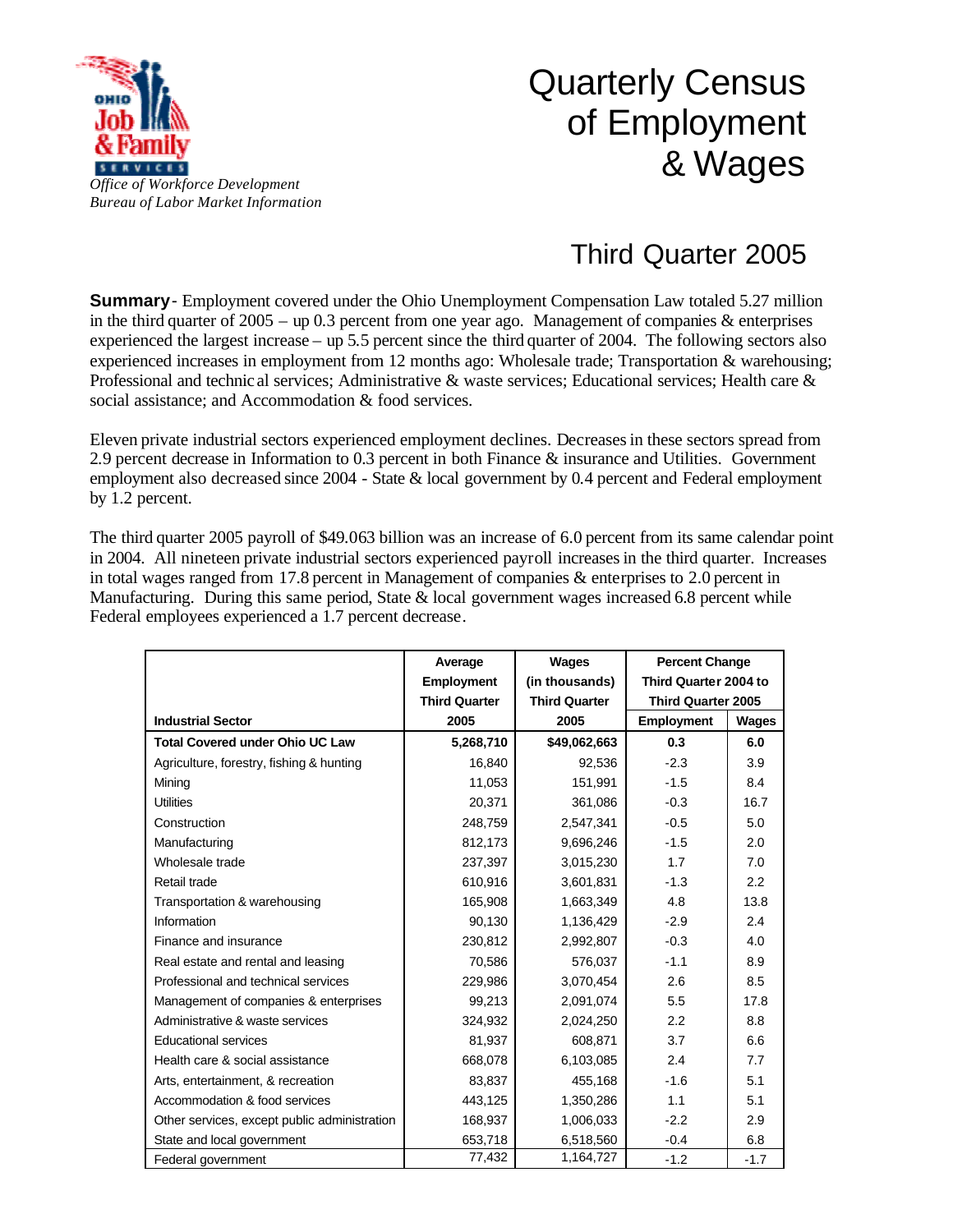Four of Ohio's ten largest counties experienced employment increases from their third quarter 2004 levels. Increases ranged from 2.5 percent in Butler County to 0.1 percent in Lucas County. Cuyahoga, Franklin, Hamilton, Lorain, and Montgomery Counties all suffered employment declines from one year ago with drops ranging from 1.2 percent in Montgomery County to 0.3 percent in Lorain County.

All of Ohio's ten largest counties experienced a payroll increase from the third quarter of 2004. Payroll gains ranged from 8.9 percent in Butler County to 3.1 percent in Cuyahoga County.

|                                        | Average              | Wages                | <b>Percent Change</b>     |              |
|----------------------------------------|----------------------|----------------------|---------------------------|--------------|
|                                        | <b>Employment</b>    | (in thousands)       | Third Quarter 2004 to     |              |
|                                        | <b>Third Quarter</b> | <b>Third Quarter</b> | <b>Third Quarter 2005</b> |              |
| County                                 | 2005                 | 2005                 | <b>Employment</b>         | <b>Wages</b> |
| <b>Total Covered under Ohio UC Law</b> | 5,268,710            | \$49,062,663         | 0.3                       | 6.0          |
| <b>Butler</b>                          | 136,697              | 1,248,690            | 2.5                       | 8.9          |
| Cuyahoga                               | 741,135              | 7,635,014            | $-0.4$                    | 3.1          |
| <b>Franklin</b>                        | 671,389              | 6,939,993            | $-0.5$                    | 7.9          |
| Hamilton                               | 530,907              | 5,909,163            | $-0.7$                    | 6.1          |
| Lorain                                 | 100,446              | 893,451              | $-0.3$                    | 8.1          |
| Lucas                                  | 224,368              | 2,052,310            | 0.1                       | 5.9          |
| Mahoning                               | 106,113              | 806,998              | 0.7                       | 4.4          |
| Montgomery                             | 275,720              | 2,662,712            | $-1.2$                    | 4.6          |
| Stark                                  | 165,357              | 1,358,163            | 0.0                       | 6.6          |
| Summit                                 | 268,966              | 2,540,974            | 2.2                       | 7.4          |
| All other counties                     | 2.047.612            | 17,015,195           | 1.1                       | 6.3          |

The chart that follows presents the percentage of Ohio covered employment in each of the ten largest counties and all other counties combined. Ten of Ohio's 88 counties account for more than 61 percent of the state's covered employment.



## **Third Quarter 2005 Employment - Ten Largest Counties**